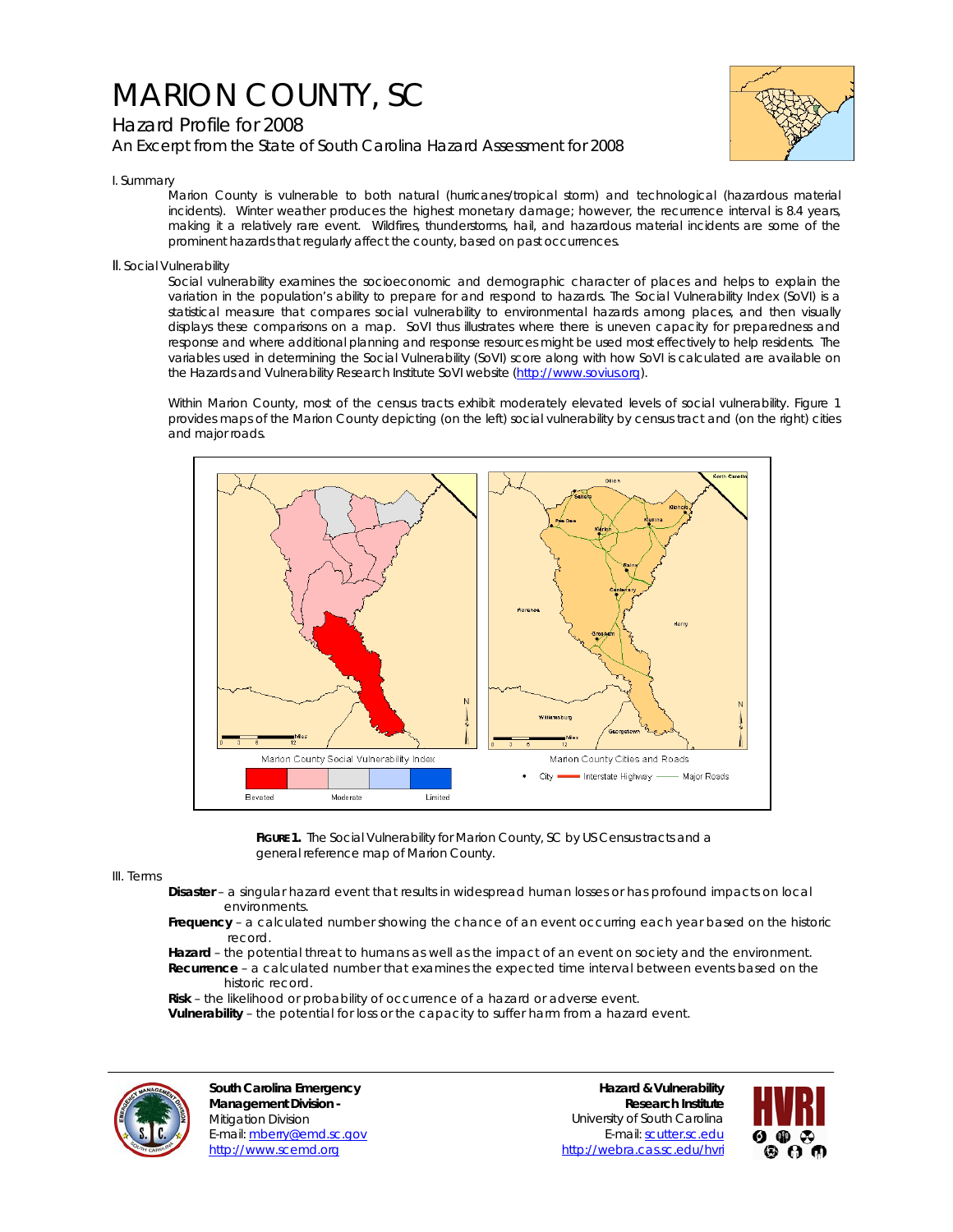## IV. Hazard Identification

The estimated recurrence of a hazard is a useful element (based on event frequency) for distinguishing between infrequent hazards like earthquakes, and frequent hazards such as hazardous materials incidents or traffic accidents. The most common hazard events in Marion County are hazardous material accidents, severe thunderstorms and wind, hail, and wildfires. Flooding, ocean & lake surf, and winter weather are hazards with the lowest recurrence intervals. The recurrence and hazard frequency table can be seen in Table 1.

| Hazard <sup>a</sup>                                                                                                                                                                                                                                          | <b>Number of</b><br><b>Events</b> | <b>Years in</b><br><b>Record</b>                                                                                                                                             | Recurrence<br><b>Interval</b><br>(Years) | <b>Hazard Frequency</b><br>(Percent Chance<br>per Year) |
|--------------------------------------------------------------------------------------------------------------------------------------------------------------------------------------------------------------------------------------------------------------|-----------------------------------|------------------------------------------------------------------------------------------------------------------------------------------------------------------------------|------------------------------------------|---------------------------------------------------------|
| <b>Coastal Events</b>                                                                                                                                                                                                                                        |                                   |                                                                                                                                                                              |                                          |                                                         |
| Hurricane/Tropical Storm                                                                                                                                                                                                                                     | 13                                | 158                                                                                                                                                                          | 12.15                                    | 8.23                                                    |
| Ocean & Lake Surfb                                                                                                                                                                                                                                           | $\mathbf{1}$                      | 16                                                                                                                                                                           | 16.00                                    | 6.25                                                    |
| Waterspout                                                                                                                                                                                                                                                   | $\Omega$                          | 16                                                                                                                                                                           | $\star$                                  | $\star$                                                 |
| <b>Dam Failure</b>                                                                                                                                                                                                                                           | $\overline{\phantom{a}}$          | $\sim$                                                                                                                                                                       |                                          |                                                         |
| <b>Drought</b>                                                                                                                                                                                                                                               | 8                                 | 59                                                                                                                                                                           | 7.38                                     | 13.56                                                   |
| <b>Flood</b>                                                                                                                                                                                                                                                 | 9                                 | 59                                                                                                                                                                           | 6.56                                     | 15.25                                                   |
| Foa                                                                                                                                                                                                                                                          | $\mathbf 0$                       | 12                                                                                                                                                                           | $\star$                                  | $\star$                                                 |
| <b>Geophysical Events</b>                                                                                                                                                                                                                                    |                                   |                                                                                                                                                                              |                                          |                                                         |
| Avalanche                                                                                                                                                                                                                                                    | $\overline{0}$                    | 49                                                                                                                                                                           | $\star$                                  | $\star$                                                 |
| Earthquake                                                                                                                                                                                                                                                   | 9                                 | 310                                                                                                                                                                          | 34.44                                    | 2.90                                                    |
| Landslide                                                                                                                                                                                                                                                    | $\overline{0}$                    | 49                                                                                                                                                                           | $\star$                                  |                                                         |
| <b>Human-Induced Events</b>                                                                                                                                                                                                                                  |                                   |                                                                                                                                                                              |                                          |                                                         |
| <b>Civil Disturbance</b>                                                                                                                                                                                                                                     | $\overline{\phantom{a}}$          | $\overline{\phantom{a}}$                                                                                                                                                     | $\overline{\phantom{a}}$                 |                                                         |
| Hazardous Materials (Hazmat)                                                                                                                                                                                                                                 | 23                                | 22                                                                                                                                                                           | 0.96                                     | 104.55**                                                |
| <b>Nuclear Power Plant</b>                                                                                                                                                                                                                                   | $\overline{0}$                    | 8                                                                                                                                                                            |                                          |                                                         |
| Terrorism                                                                                                                                                                                                                                                    | $\Omega$                          | 29                                                                                                                                                                           | $\star$                                  | $\star$                                                 |
| <b>Transportation (Motor Vehicle)</b>                                                                                                                                                                                                                        | 5,028                             | 10                                                                                                                                                                           | < 0.50                                   | 50,280.00**                                             |
| <b>Severe Thunderstorm Events</b>                                                                                                                                                                                                                            |                                   |                                                                                                                                                                              |                                          |                                                         |
| <b>Funnel Cloud</b>                                                                                                                                                                                                                                          | $\Omega$                          | 16                                                                                                                                                                           | $\star$                                  | $\star$                                                 |
| Hail                                                                                                                                                                                                                                                         | 61                                | 59                                                                                                                                                                           | 0.97                                     | 103.39**                                                |
| <b>Heavy Precipitation</b>                                                                                                                                                                                                                                   | $\overline{0}$                    | 15                                                                                                                                                                           | $\star$                                  |                                                         |
| Lightning                                                                                                                                                                                                                                                    | 6                                 | 16                                                                                                                                                                           | 2.67                                     | 37.50                                                   |
| <b>Thunderstorm &amp; Wind</b>                                                                                                                                                                                                                               | 92                                | 59                                                                                                                                                                           | 0.64                                     | 155.93**                                                |
| Tornado                                                                                                                                                                                                                                                      | 8                                 | 59                                                                                                                                                                           | 7.38                                     | 13.56                                                   |
| <b>Temperature Extremes</b>                                                                                                                                                                                                                                  | $\mathbf 0$                       | 16                                                                                                                                                                           | $\star$                                  | $\star$                                                 |
| <b>Wildfire</b>                                                                                                                                                                                                                                              | 908                               | 21                                                                                                                                                                           | < 0.50                                   | $4,323.81**$                                            |
| Winter Weather (Snow & Ice)                                                                                                                                                                                                                                  | $\overline{7}$                    | 59                                                                                                                                                                           | 8.43                                     | 11.86                                                   |
| <sup>a</sup> Data Sources: National Climatic Data Center<br>(www.ncdc.noaa.gov/cgi-win/wwcgi.dll?wwEvent~Storm);<br>National Geophysical Data Center<br>(www.ngdc.noaa.gov/hazard/<br><sup>b</sup> Includes coastal flooding, coastal erosion, coastal winds |                                   | Unable to calculate (cannot divide by zero)<br>** Percent is greater than 100.00, therefore hazard can be<br>expected to occur more than once per year<br>- Data Unavailable |                                          |                                                         |

| TABLE 1. The Hazard Profile for Marion County, SC. |  |  |
|----------------------------------------------------|--|--|
|                                                    |  |  |

V. Hazard Loss Information

When compared to South Carolina as a whole, Marion County has a higher probability of loss-producing hurricane/tropical storms, and hail events. This comparison between the county and state in Figure 2 (page 3) shows hazards that exceeded the state mean in red type. Thunderstorms, wind, and winter weather are well below the state mean indicating that these hazards have historically produced fewer losses for the county when compared to the state as a whole.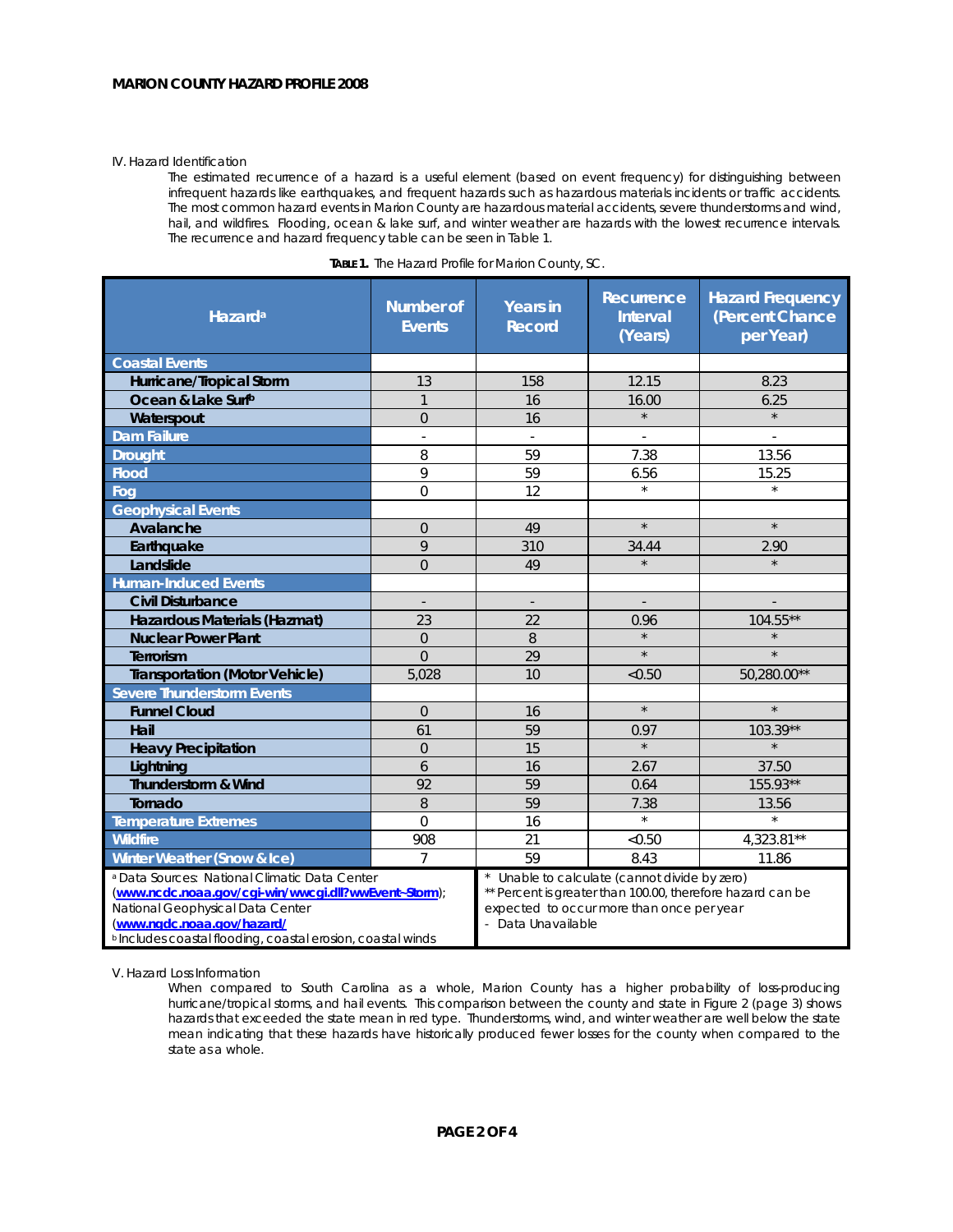

**Marion State Mean**

FIGURE 2. The historic loss causing hazard frequency between 1960 and 2008 for Marion County compared to South Carolina as reported in SHELDUS. Percentage numbers indicated in red are when the county total exceeds the state mean. Also, a hazard that is identified in the National Climatic Data Center Storm Data reports as a multiple event hazard (flooding, winter weather, coastal storm), and given a statewide or regional location, the impact of the event is equally distributed amongst the counties involved.

Another way of determining how vulnerable a county is to particular hazards is by examining the amount of damage caused by past events. In Figure 3 (page 4), the cumulative amount of damage from 1960 to 2008 based on twelve hazard types is computed from the Hazards and Vulnerability Research Institute's SHELDUS database (available at http://www.sheldus.org). The historic losses in Marion County exceed \$62 million, and are largely due to winter weather, drought, heat, and hurricane/tropical storms. While significant for the county, these cumulative losses represent less than one percent the state's overall total.